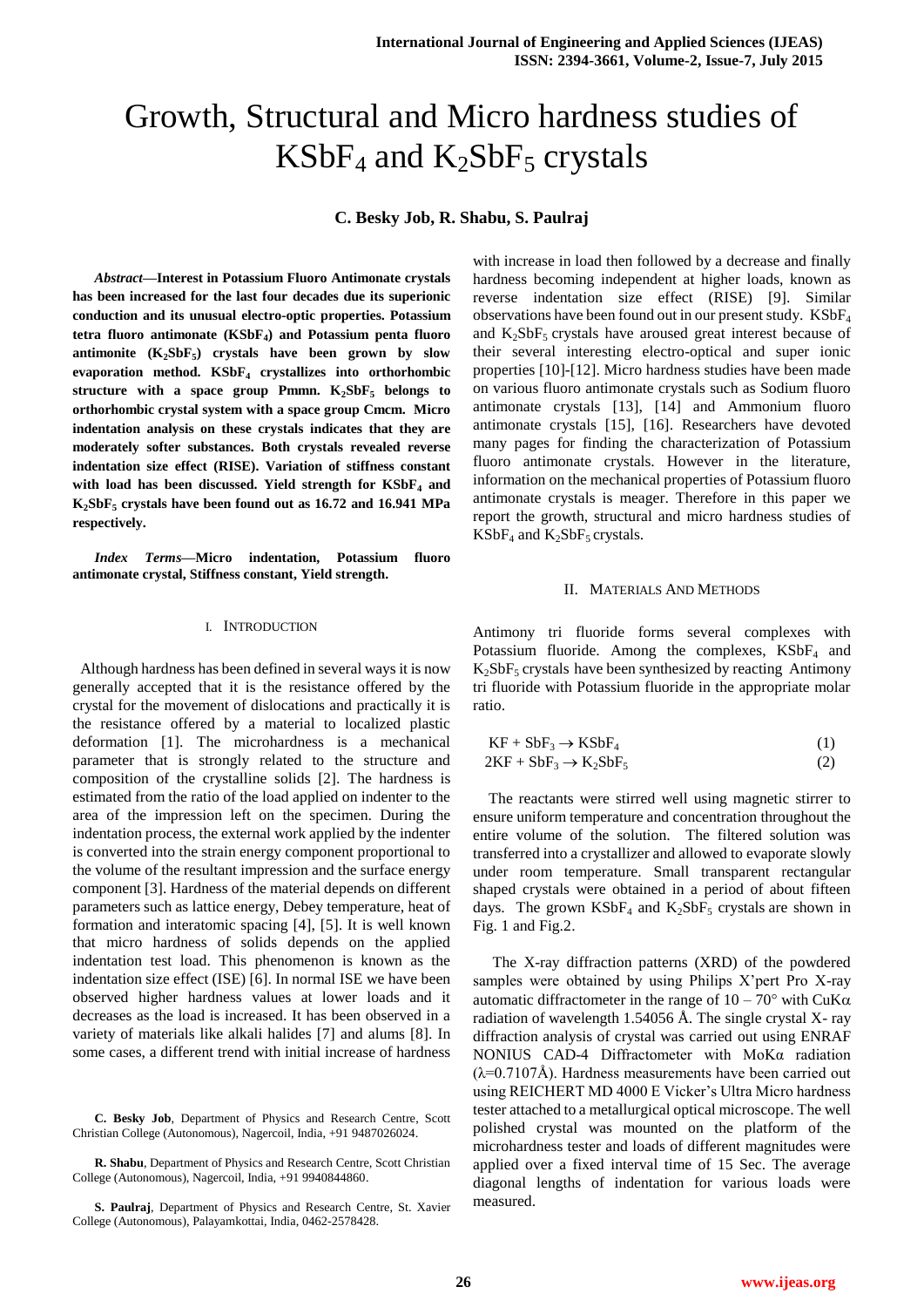

**Fig. 1. Photograph of the grown KSbF4 crystal**



**Fig. 2. Photograph of the grown**  $K_2SbF_5$  **crystal** 

### III. RESULT AND DISCUSSIONS

The observed indexed Powder XRD pattern for KSbF<sup>4</sup> crystal is shown in Fig.3.



**Fig. 3. Indexed observed XRD Pattern of KSbF4 crystal**

The XRD data match very well with the JCPDS file No. 85– 0626**,** which confirms the identity of the grown crystal. The result of single crystal XRD indicates that  $KSBF<sub>4</sub>$ crystallizes into orthorhombic structure with space group Pmmn. The lattice parameters are determined to be a=16.28

Å, b=11.51 Å, c= 4.543 Å, α=β=γ=90°, V=857.33 Å<sup>3</sup>. These results have been found to be in agreement with the already reported values [17]. Observed indexed Powder XRD pattern for  $K_2SbF_5$  crystal is shown in Fig. 4.



**Fig. 4. Indexed observed XRD Pattern of K2SbF5 crystal**

The pattern is very well in agreement with the JCPDS file 77-0878, which confirms the presence of  $K_2SbF_5$  crystal structure. The result of single crystal XRD indicate that  $K_2SbF_5$  crystal belongs to orthorhombic crystal system, having lattice dimensions a=6.27Å, b=13.66Å, c=6.49Å and  $\alpha = \beta = \gamma = 90^{\circ}$ , V=556 Å<sup>3</sup> with a space group Cmcm, which are in agreement with the already reported values [18]-[21].

 The Vicker's micro hardness value (Hv) was calculated using the relation [6],

$$
Hv=1.8544P/d^2 \text{ kg/mm}^2
$$
 (3)

Where P is the applied load and d is the average diagonal length of the indentation impression. A plot of hardness value (Hv) with the applied load (P) is shown in Fig.5.



**Fig. 5. Variation of microhardness with load for KSbF<sup>4</sup> and K2SbF5 crystals.**

In the present study for both crystals the value of Hv increase as the load increase and finally decreases for higher loads (above 50gm), revealed reverse indentation size effect (RISE). Above 50 gm cracks were initiated on the crystal surface around the indenter. The major contribution to the increase in hardness is attributed to the high stress required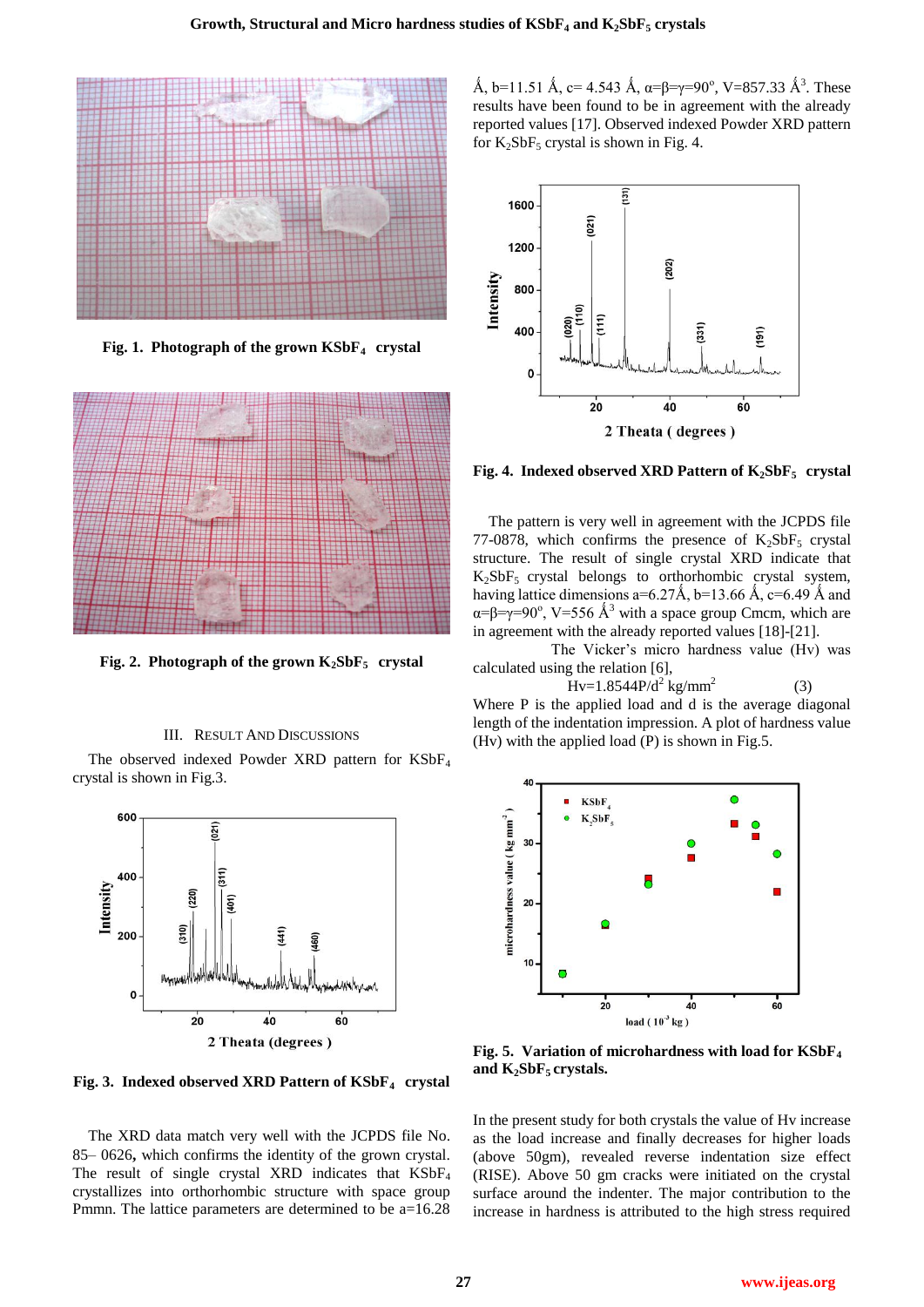for homogeneous nucleation of dislocation in the small dislocation free region indented [22]-[24].

When the applied load is small, the indenter penetrates only the surface layers, consequently dislocations are nucleated along a particular slip plane near the surface and therefore the effect is shown sharply. When the penetration depth increases with applied load, nucleation of dislocation involves in another set of slip planes just below the indenter in the crystal. After a certain penetration, the effect of inner slip planes becomes more prominent than that of slip planes along the surface layers and hence the microhardness is independent on load [25].

It can also be explained in another way. During indentation the thickness of the distorted zone is limited for small loads, hence we observe a steady increase in hardness with load. As the depth of the indenter increases with load, the effect of the distortion zone decreases and hence the dependence of microhardness is less. For large loads (above 50 g), the indenter reaches the undistorted zone, hence the microhardness in independent on load [26], [27]. From the literature it has been found that the reverse ISE occurs only in materials in which plastic deformation is dominant [28], [29]. Investigations showed that all semiconductors exhibit RISE [30]. The same phenomenon is observed in the present insulating crystals.

The relation between the load and size of the indentation is given by Meyer's law [31],

$$
P = K_1 d^n \tag{4}
$$

Where P is load, d is the diagonal length of impression,  $K_1$ and n are constants. Work hardening coefficient (n), a measure of the strength of the crystal, is computed from the slope of the log P versus log d plot (Fig.6) and  $K_1$ , the standard hardness is noted by the intercept of the graph.



**Fig. 6. log P versus log d Plot for**  $KSBF_4$  **and**  $K_2SBF_5$ **crystals.**

The value of n for  $KSBF_4$  and  $KSB_2F_5$  crystals have been found out as 1.59 and 1.63 respectively using least square fit method.Low work hardening coefficient shows less dislocation in the grown crystal, since work hardening coefficient is caused by the dislocations present in the crystal [32], [33]. From many observations it has been found that the value of n lies between 1 and 1.6 for hard materials and it is more than 1.6 for soft materials [34]. The values observed in the present study are just around 1.6 suggesting that  $KSBF<sub>4</sub>$ and  $K_2SbF_5$  crystals are moderately softer substances. The value of n for  $K_2SbF_5$  is in close agreement with that of mixed crystals of  $(NH_4)_2SbF_5 - K_2SbF_5$  (n = 1.66) [35] and for  $Na<sub>2</sub>SbF<sub>5</sub>$  (n = 1.5) [13]. The n value of  $KSbF<sub>4</sub>$  is slightly differ with NaSbF<sub>4</sub> ( $n = 1.3$ ) [13] and suggest that KSbF<sub>4</sub> is softer crystal than NaSbF<sub>4</sub>. The decreasing n value of  $KSBF<sub>4</sub>$ compared with NaBF<sub>4</sub> (n = 1.79) and NH<sub>4</sub> BF<sub>4</sub> (n = 1.85) [36] may be attributed by the introduction of antimony in the place of Boron. From the n values, it has been found that  $K_2SbF_5$ crystal is softer than  $KSBF<sub>4</sub>$  crystal.

Since the material takes some time to revert to elastic mode after every indentation, an additional correction factor x known as the measure of dislocation density of the material is applied to the observed d value [32] (Justin Raj et al 2008). Meyer relation may be satisfied as given below.

$$
P = K_2 (d+x)^2
$$
 (5)

Substituting for P from Meyer relation we get.

$$
K_1 d^n = K_2 (d + x)^2
$$
  
\n
$$
d^{n/2} = (K_2/K_1)^{1/2} d + (K_2/K_1)^{1/2} x
$$
\n(6)

The correction factor x was determined from intercept of straight line obtained by plotting d versus  $d^{n/2}$  (Fig.7). Slope yields  $(K_2/K_1)^{1/2}$ , where  $K_2$  is a constant.



**Fig. 7. Plot of d versus**  $d^{n/2}$  **for**  $KSBF_4$  **and**  $K_2SBF_5$  **crystals** 

 The micro hardness value correlates with other mechanical properties such as elastic constants and yield strength  $(\sigma_v)$ . Yield strength is one of the important properties for device fabrication.  $(\sigma_v)$  Can be calculated using the relation [37]

 $\sigma_y = H_y/2.9\{[(1-(2-n)][(12.5(2-n)/(1-(2-n))^{2-n})]$ The yield strength is calculated to be 16.72 and 16.941 MPa for  $KSBF_4$  and  $K_2SBF_5$  crystals respectively. The microhardness parameters are listed in Table. 1.

**Table 1. Hardness parameters of**  $KSBF_4$  **and**  $K_2SbF_5$ **crystals.**

| Name of<br>the crystal | n    | $K_1(kg/mm)$ | $K_2(kg/mm)$ | $x(\mu m)$ |
|------------------------|------|--------------|--------------|------------|
| KSBF <sub>4</sub>      | 1.59 | 0.001074     | 0.02261      | 0.0777     |
| $K_2SbF_5$             | 1.63 | 0.001041     | 0.02854      | 0.085      |

The elastic stiffness constant  $(C_{11})$  gives an idea about tightness of bonding between neighbouring atoms. The stiffness constant for different loads has been calculated using Wooster's empirical formula [38],

$$
C_{11} = Hv^{7/4}.
$$
 (9)

The variation of elastic stiffness constant with load is depicted in Fig. 8. From the graph, it is clear that the stiffness constant increases with increase of load.